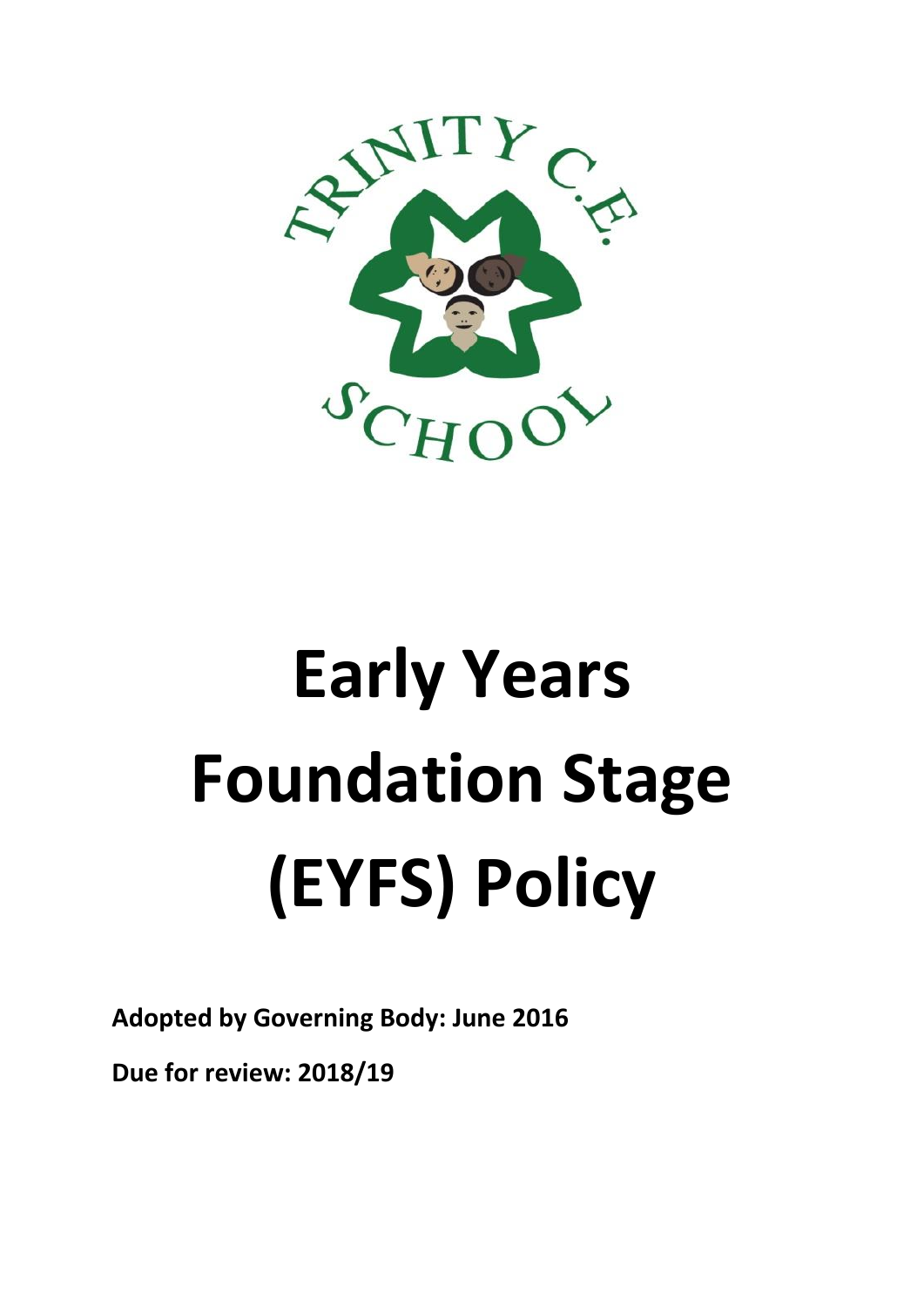# **TRINITY CE PRIMARY SCHOOL**

# **EARLY YEARS FOUNDATION STAGE POLICY**

### **Aims and Objectives**

### *At Trinity C.E. Primary we aim to:*

- provide high quality teaching and learning in a friendly, caring environment, free from any form of discrimination.
- have high expectations, which will involve the recognition for continuous improvement by both staff and pupils.
- encourage a lively, active interest in learning, so that children take responsibility for their learning and strive hard to reach their potential.
- provide a broad, balanced curriculum for the children, by reviewing, evaluating and updating teaching policies, bearing in mind the needs, abilities and interests of individuals**.**
- provide enlivening experiences, both in and out of school, to foster an appreciation of the world in which we live, and to develop the intellectual, physical, spiritual, moral and aesthetic facets of the children in our care.
- encourage mutual respect and trust, and by so doing, an awareness of how children's actions and reactions affect others.
- ensure that children and adults are treated equally and have equal opportunities.
- secure the provision for any special needs, thereby enabling the children in our care to take advantage of what the school has to offer, both educationally and socially.
- strive to raise standards of attainment, thereby ensuring opportunity for high attainment.
- foster the development of responsible, courteous, considerate and tolerant individuals.
- develop a positive and close relationship between home and school.
- promote healthy lifestyles
- make school an important part of community life and the community an important part of the life of the school.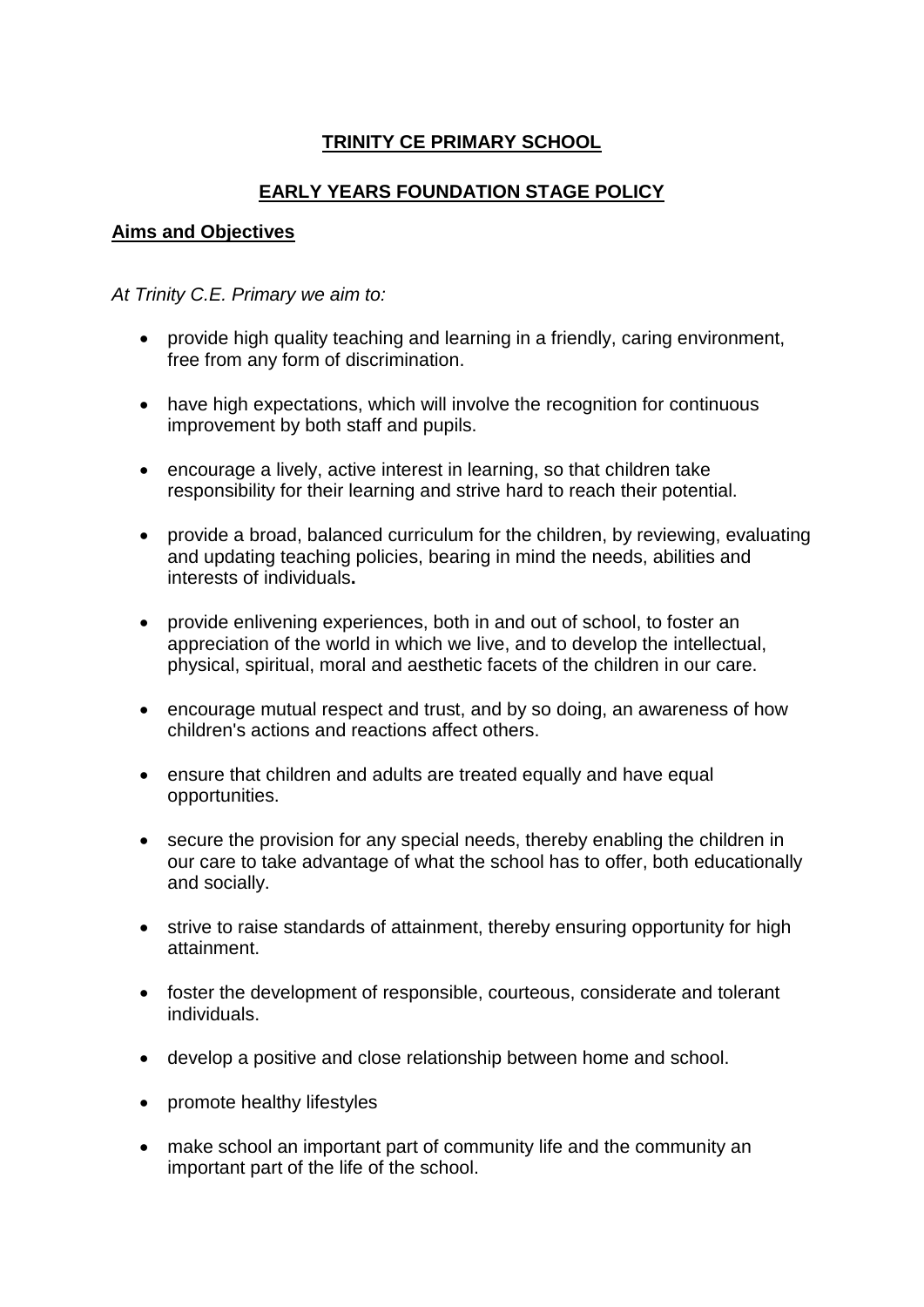### **Aims**

It is every child's right to grow up safe, healthy, enjoying and achieving, making a positive contribution and achieving economic well-being. The overarching aim of the Early Years Foundation Stage (EYFS) is to help young children achieve these five outcomes. We will provide a broad and balanced curriculum that will enable each child to develop personally, socially, emotionally, spiritually, physically, creatively and intellectually to their full potential. Each child is valued as an individual and teaching and learning is based on the understanding that children develop at different rates.

Within the EYFS at Trinity CE Primary Primary School, we aim to:

- Provide a safe, challenging, stimulating, caring and sharing environment which is sensitive to the needs of the child including children with additional needs.
- Provide a broad, balanced, relevant and creative curriculum that will set in place firm foundations for further learning and development in Key Stage 1 and beyond.
- Use and value what each child can do, assessing their individual needs and helping each child to progress.
- Enable choice and decision making, fostering independence and selfconfidence.
- Work in partnership with parents and guardians and value their contributions ensuring that all children, irrespective of ethnicity, culture, religion, home language, family background, learning difficulties, disabilities, gender or ability.
- Provide opportunities whereby children experience a challenging and enjoyable programme of learning and development.
- Provide experiences for all children, whatever their needs, which are inclusive rather than parallel.

"Every child deserves the best possible start in life and support to fulfil their potential. A child's experience in the early years has a major impact on their future life chances. A secure, safe and happy childhood is important in its own right and it provides the foundation for children to make the most of their abilities and talents as they grow up."

> - Early Years Foundation Stage Profile Department for Children, Schools and Families 2012

### **Principles**

The Early Years Foundation Stage (EYFS) is based upon four principles: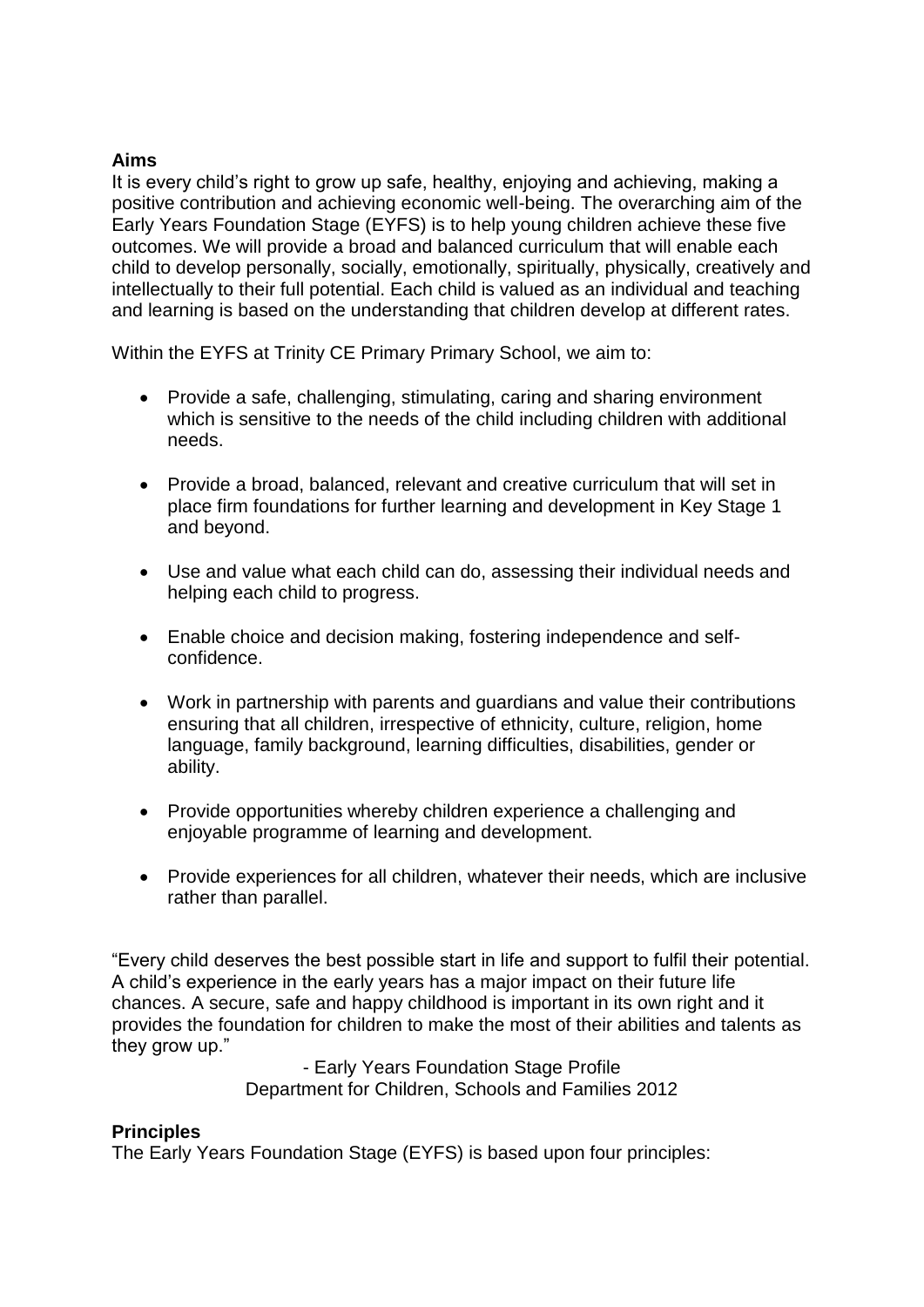· **A unique child.** We recognise that every child is a competent learner who can be resilient, capable, confident and self-assured. We recognise that children develop in individual ways and at varying rates. Children's attitudes and dispositions to learning are influenced by feedback from others; we use praise and encouragement as well as celebration and rewards to encourage and develop a positive attitude to learning.

· **Positive relationships.** We recognise that children learn to be strong and independent from secure relationships and aim to develop caring, respectful and professional relationships with the children and their families.

· **Enabling environments.** We recognise that the environment plays a key role in supporting and extending the children's development. Through observations we assess the children's interests, stages of development and learning needs before planning challenging and achievable activities and experiences to extend their learning.

· **Learning and development.** The Foundation Stage Classroom is organised to allow children to explore and learn securely and safely. There are areas where the children can be active, be quiet and rest. The classroom is set up in learning areas where children are able to find and locate equipment and resources independently.

Early childhood is the foundation on which children build the rest of their lives. At Trinity CE Primary School we greatly value the importance that the EYFS plays in laying secure foundations for future learning and development. However, we also believe that early childhood is valid in itself as part of life. It is important to view the EYFS as preparation for life and not simply preparation for the next stage of education.

The EYFS for children is from birth to five years of age. All children begin school with a wide variety of experiences and learning and it is the privilege of the adults working in the foundation stage to accept the task of building upon that prior learning experience. This is done through an holistic approach to learning ensuring that parents and guardians, support staff and the Foundation Stage teachers work effectively together to support the learning and development of the children in their charge.

### **Learning and Development**

Learning and development is categorised into three prime areas of learning:

- · Communication and language.
- · Physical development.
- · Personal, social and emotional development.

Additionally there are four specific areas of learning:

- · Literacy.
- · Mathematics.
- · Understanding the world.
- · Expressive arts and design.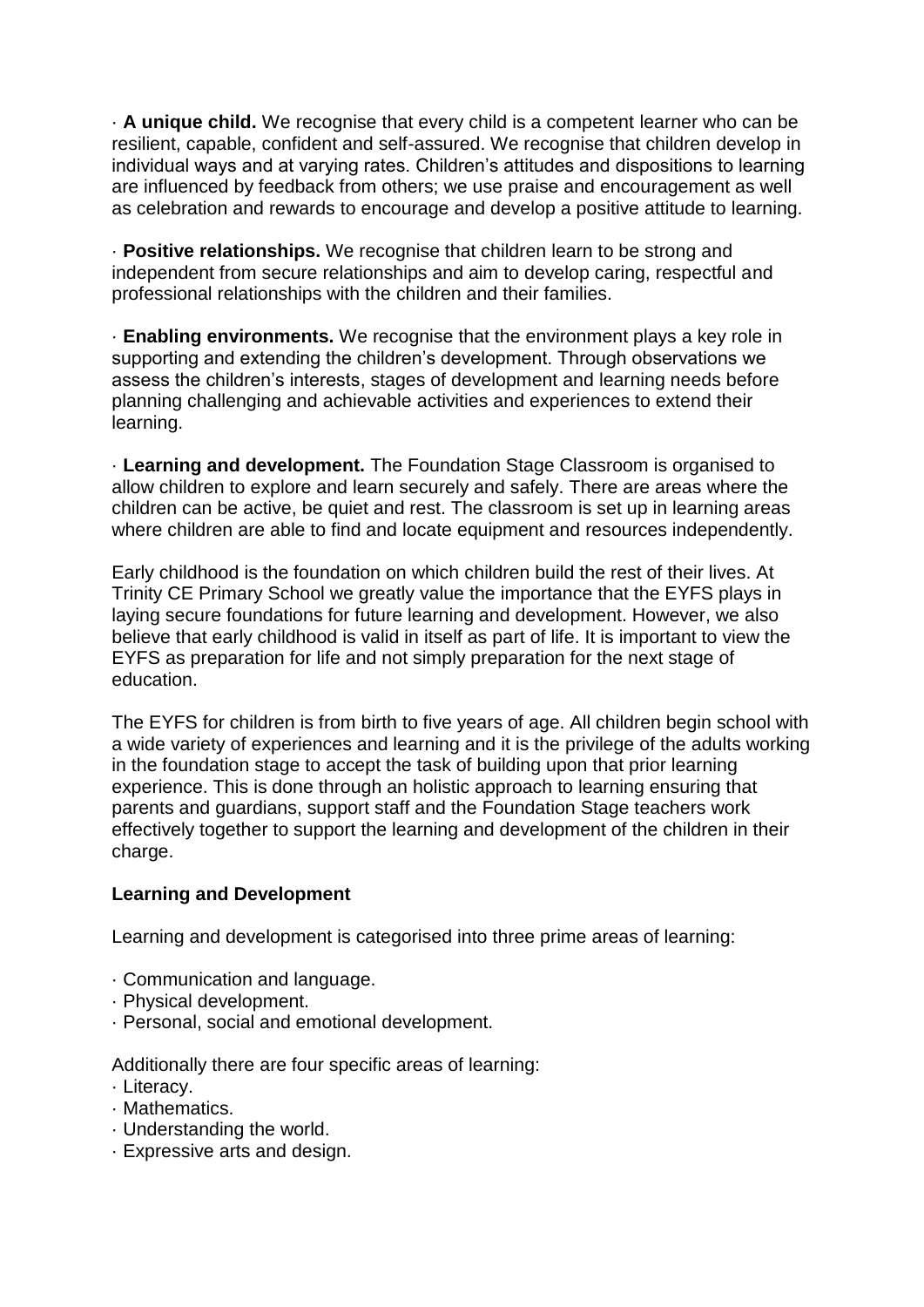Achievement of these prime and specific areas of learning is by:

- · Playing and exploring.
- · Active learning.
- · Creating and thinking critically.

# **Observation, Assessment and Planning**

Good planning is the key to making children's learning effective, exciting and varied to ensure that children make progress.

Effective learning builds on and extends what children know and can already do. Our planning shows how the principles of the EYFS are put into practice and is always informed by observations we have made of the children, in order to understand and consider their current interests, development and learning needs. All staff who work in the Foundation Stage are involved in this process.

The planning within the EYFS is based around the children's interests. These plans are used by the EYFS team as a guide for weekly planning. However, we may alter these in response to the needs of the children.

We make regular assessments of children's learning and we use this information to ensure that future planning reflects identified needs. Assessment in the EYFS takes the form of long, short and recorded observations and this involves the teacher and other adults as appropriate. These observations are recorded and used to inform the Senior Leadership Team. The parents and guardians are given the opportunity to meet with the Foundation Stage Team each term and, at the end of the third term, we provide a written summary in relation to the children's early learning goals to parents and guardians.

From 2015/16, the school will make use of the 'Tapestry' programme to facilitate this process and engage parents and carers in this process. Parents and carers will be introduced to this during the Induction Meeting.

### **Baseline Assessment**

The school makes 'on-entry' judgements about a child's attainment within the EYFS within the first few weeks of the autumn term. These judgements will be made within the context of gathering information from parents and from liaison with early years' settings during transition visits. Information from all sources will build a picture of each child's learning and development on entry to school.

At present, there is no national data for attainment on entry to Nursery and Reception and as yet no prescribed methods of assessing children when they start school. The school uses the age bands, in Early Years Outcomes, to measure children's starting points.

Within the first four weeks of a child's arrival at school, the school currently undertakes a baseline assessment of children using the statements from Development Matters.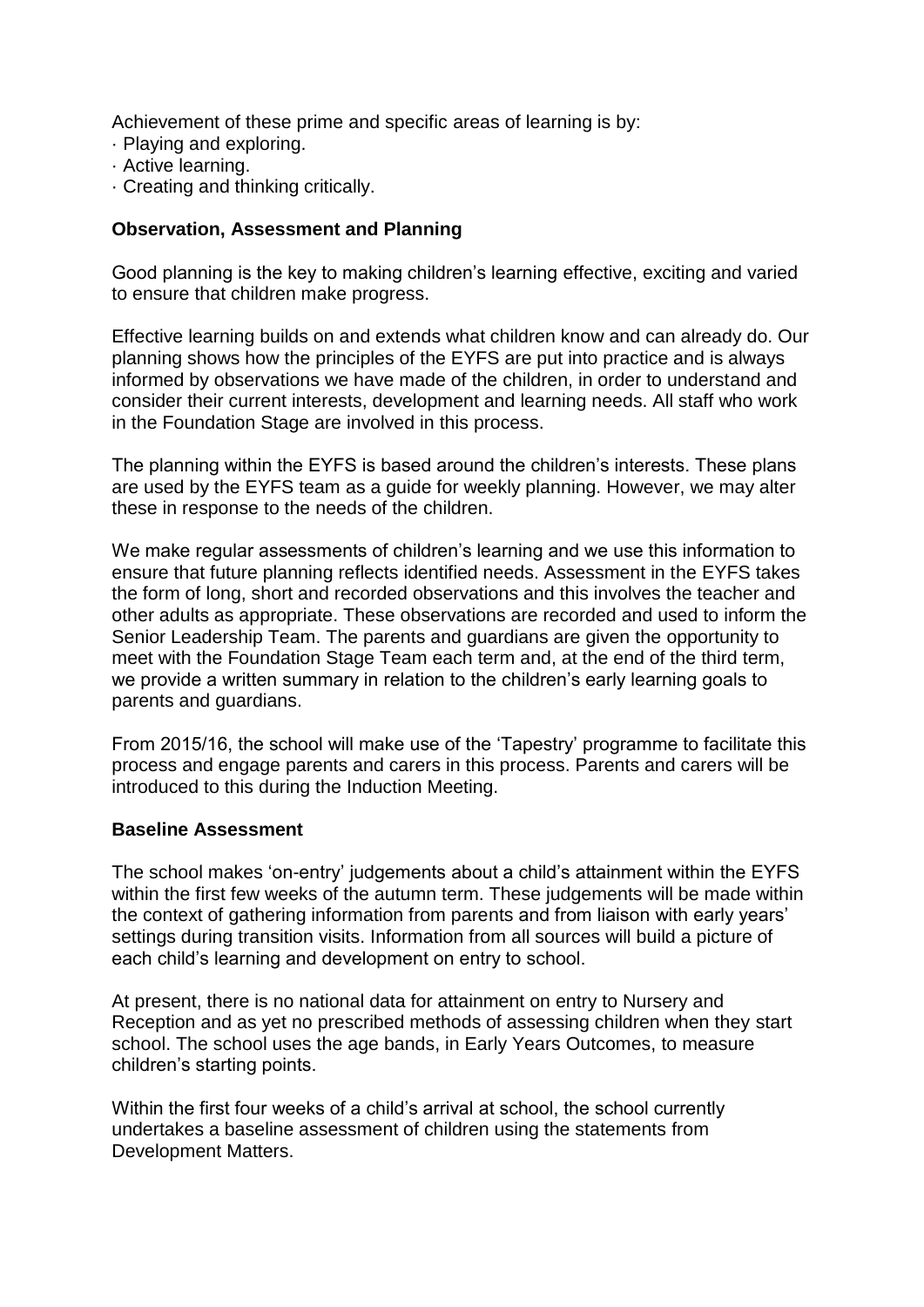From 2015/16 the school will use the Early Excellence EYFS Baseline (EExBA) tool. Of the various DfE approved Baseline tools, the school selected this baseline since EExBA does not include any predetermined tasks or tests and enables practitioners build their knowledge of each child through their observations, interactions and every day activities.

EExBA is divided into three distinct but related parts that build up the appropriate information in order to complete the assessment. This consists of:

- 1. An initial 'screening' process to assess each child's Well-Being and Involvement using the Leuven Scales. The scales ensure children are assessed at the optimum time and before any significant new learning takes place.
- 2. An assessment of the 'Characteristics of Effective Learning' using 9 statements that focus on children's learning behaviours.
- 3. An assessment of the 'Areas of Learning and Development' as detailed in the EYFS statutory framework. This includes all three Prime Areas (PSED, C&L, PD) and the Specific Areas of Literacy and Maths.

## **Measuring Progress through the EYFS**

In evaluating the achievement of pupils in the Early Years Foundation Stage, the school takes account of the proportions of children who have made typical progress or more from their starting points.

An example of typical progress for a child would be to start Nursery or Reception displaying the knowledge, skills and understanding that are typical for her/his age and then to meet the early learning goals by the end of Reception. Children who meet all the early learning goals but who started at a lower level of development than is typical for their age might be said to be making rapid progress. However a child starting school at a higher level of development who meets all the early learning goals but exceeds none of them is unlikely to have made enough progress.

Evaluation of achievement considers attainment at the end of Reception in comparison with Early Years Foundation Stage Profile national figures and in terms of how well it prepares children for Key Stage 1

### **Assessing Individual Pupil Progress**

As part of Baseline assessment, it is assessed whether children are beginning (B), working within (W) or are secure (S) in an age band

**A step** is defined as either moving from: beginning to within  $(B)$  >  $(W)$ within to secure  $(W) > (S)$  or secure to beginning in the next age band  $(S)$  >  $(B)$ 

By the end of Reception a child who has made **3 steps progress** is judged to have made **typical progress**.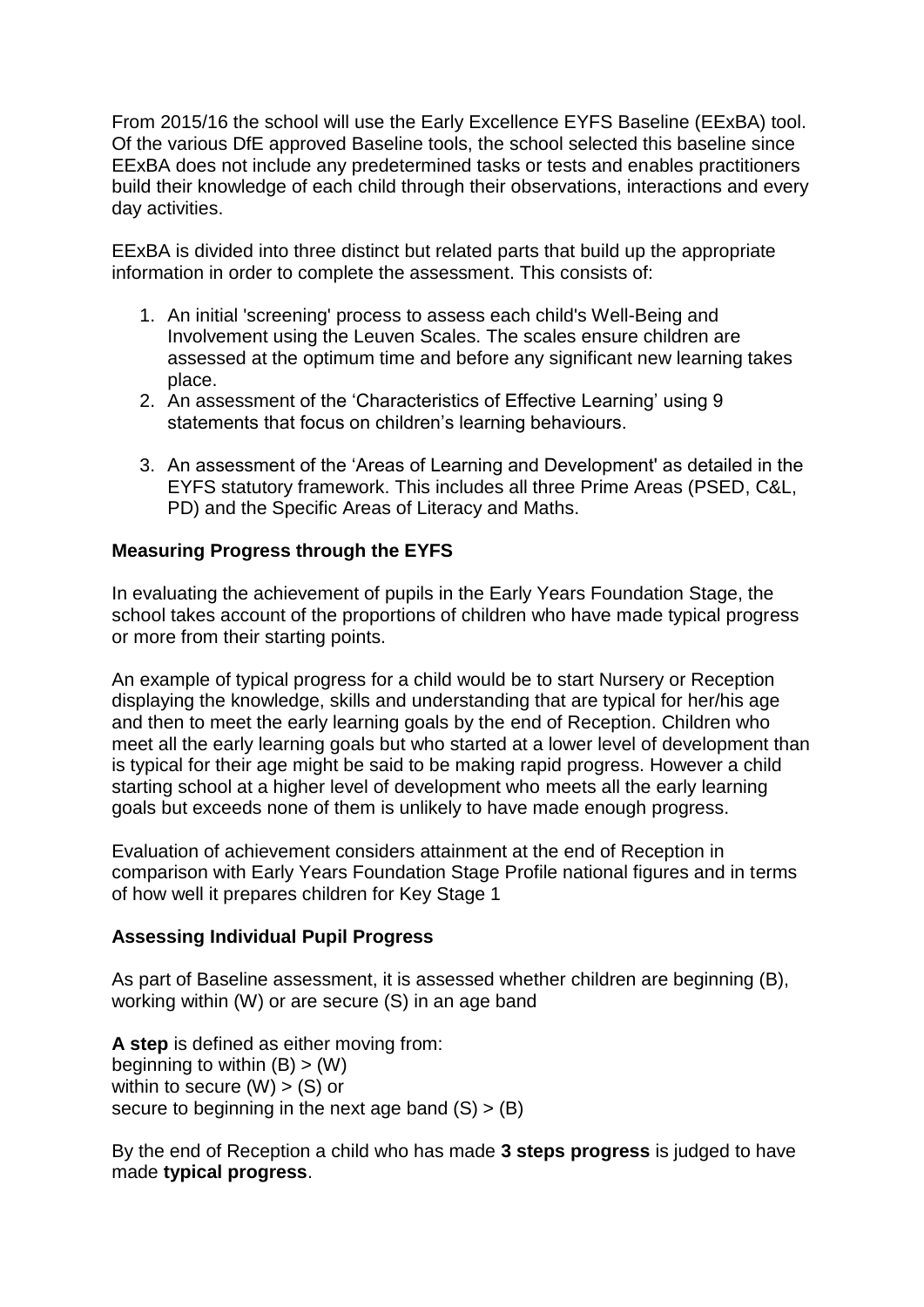For children whose attainment on entry to Reception is low, the school aims for accelerated progress (in excess of three steps progress) from their starting points, in order for them to narrow the attainment gap.

### **Learning Through Play**

At Trinity CE Primary School, we do not make a distinction between work and play. Children learn through planned play activities and staff will decide when childinitiated or adult-led play activities would provide the most effective learning opportunities.

### **The Induction Process**

During the Summer Term prior to starting school the following September the following visits are conducted:

Parents and carers will be invited to an evening induction meeting

Foundation staff will visit pre-school settings from which September's intake will be taken. Where children are not in pre-school settings, the school will seek to undertake home visits.

Each child and their parents and carers will be invited to spend some time at Trinity CE Primary School in order to familiarise themselves with both the staff and the foundation stage classroom.

When children join the school in September the following procedures will apply in order that they can gradually adjust to their new surroundings:

During the first half term, children in the Early Years Foundation stage will go into lunch at 11.45am in order to familiarise themselves with the organisation of mealtimes at school.

Children in the Early Years Foundation Stage will have their own supervised play area with Y1 children at playtimes.

### **Home and School Links**

We aim for the schools and parents and carers to work closely in the EYFS class. This can have a very positive impact on a child's development but relies on a twoway flow of information and knowledge.

We will develop this working relationship between the school and parents and carers as follows:

- We will outline the school's expectations in a home-school agreement.
- We will hold a parent consultation early in the year to establish how a child is settling into the school environment.